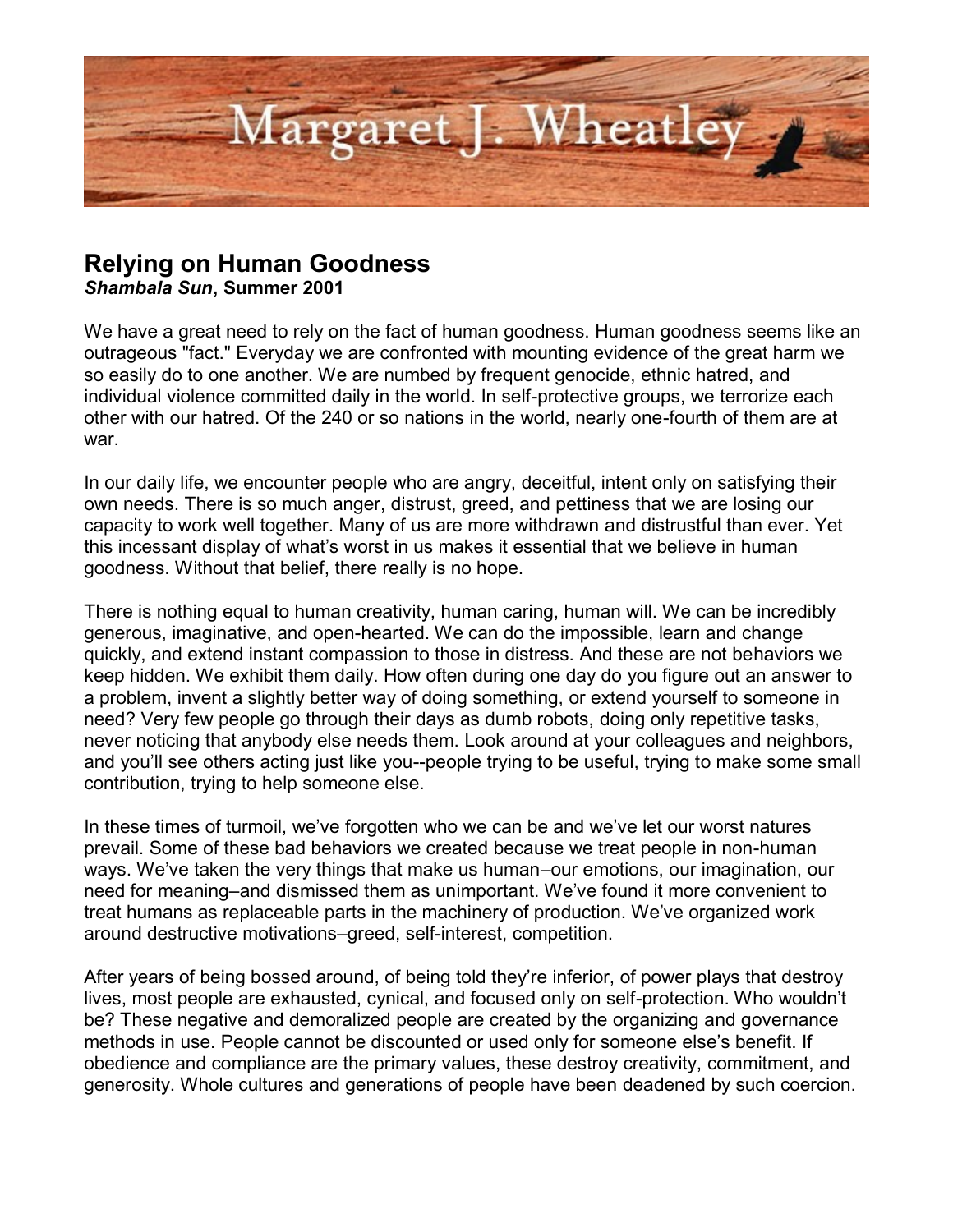But people's reaction to coercion tells us a great deal about the goodness of the human spirit. The horrors of the twentieth century show us the worst of human nature, and the very best. How do you feel when you hear stories of those who wouldn't give in, those who offered compassion to others in the midst of personal horror, those who remained generous in the face of torture and imprisonment? The human spirit is nearly impossible to extinguish. Few of us can listen to these stories and remain cynical. We are hungry for these tales–they remind us of what it means to be fully human. We always want to hear more.

Noticing our beliefs about human goodness is not a philosophical inquiry. Our beliefs are critical influences for what we do in the world. They lead us either to action or retreat. Courageous acts aren't done by people who believe in human badness. Why risk anything if we don't believe in each other? Why stand up for anyone if we don't believe they're worth saving? Who you think I am will determine what you're willing to do on my behalf. You won't even notice me if you believe that I'm less than you are.

Trungpa Rinpoche taught the relationship between our beliefs about each other and the willingness to act courageously. He defined our present historic time as a dark age because we are poisoned by self-doubt and thus become cowards. In his teachings and work, as Pema Chodron describes them, he aspired to bring about an era of courage in which people could experience their goodness and extend themselves to others.

Oppression never occurs between equals. Tyranny always arises from the belief that some people are more human than others. There is no other way to justify inhumane treatment, except to assume that the pain inflicted on the oppressed is not the same as ours. I saw this clearly in South Africa, after apartheid and during the Truth and Reconciliation Commission hearings. In those hearings, white South Africans listened to black mothers grieving the loss of their children to violence, to wives weeping for their tortured husbands, to black maids crying for the children they left behind when they went to work for white families. As the grief of these women and men became public, many white South Africans, for the first time, saw black South Africans as equally human. In the years of apartheid, they had justified their treatment of blacks by assuming that the suffering of blacks was not equal to theirs. They had assumed they were not fully human.

What becomes available to us when we greet one another as fully human? This is an important question as we struggle through this dark time. We need everybody's creativity, caring, and open hearts to find our way. In my own organization, we've been experimenting with two values that keep us focused on what's best about us humans. The first value is "We rely on human goodness." In conversations even with strangers, we assume they want from their life what we do from ours: a chance to help others, to learn, to be recognized, to find meaning. We have not been disappointed.

Our second value is "We assume good intent." Instead of developing a story about another's motivation, we try to stop the storyline from developing, and simply assume that there must be a good reason why they just did something hurtful or foolish. It takes mindfulness to stop the stream of judgments that pour from our lips, but when we can stop them, we've been well rewarded. People's motives usually are good, even when they look hurtful or stupid. And if we pause long enough to ask them what they intended, there's another benefit--we develop a better relationship with them. Working together becomes easier.